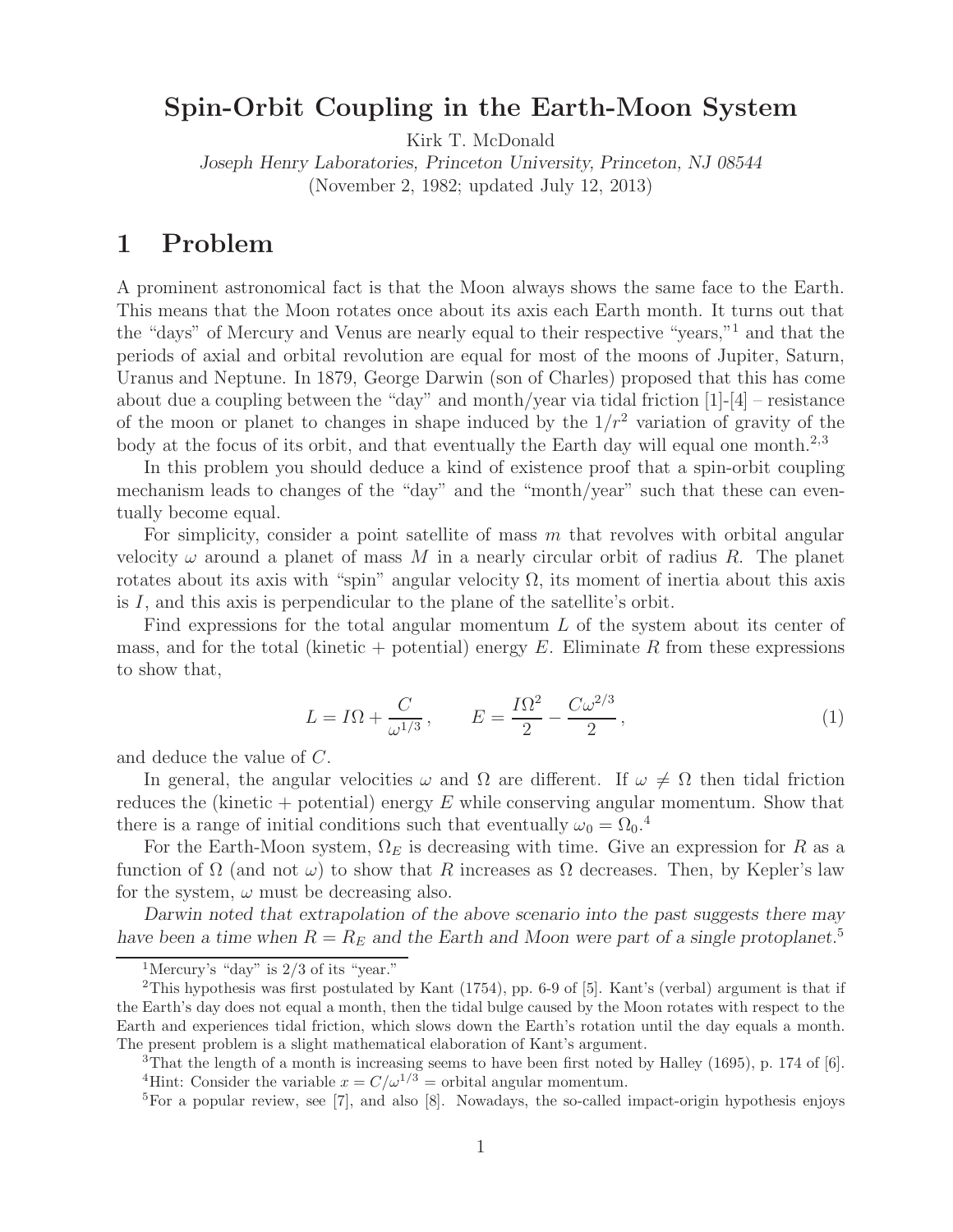## **2 Solution**

The center of mass of the planet-satellite system are at distances,

$$
r_M = \frac{m}{M+m}R, \qquad \text{and} \qquad r_m = \frac{M}{M+m}R
$$
 (2)

from the centers of these bodies, respectively, where  $R = r_M + r_m$ . The total angular momentum of the system (ignoring possible angular momentum associated with rotation of the satellite about its axis) in the rest frame of the center of mass of the system is the constant,

$$
L = I\Omega + (Mr_M^2 + mr_m^2)\,\omega = I\Omega + \mu R^2 \omega, \qquad \omega = \frac{L - I\Omega}{\mu R^2},\tag{3}
$$

which provides a relation between the orbital angular velocity  $\omega$  and the "spin" angular velocity Ω, where,

$$
\mu = \frac{mM}{M+m} \tag{4}
$$

is the reduced mass of the system. The total kinetic  $+$  potential energy of the system is,

$$
E = KE + PE = \frac{I\Omega^2}{2} + \frac{(Mr_M^2 + mr_m^2)\omega^2}{2} - \frac{GMm}{R} = \frac{I\Omega^2}{2} + \frac{\mu R^2 \omega^2}{2} - \frac{GMm}{R},\qquad(5)
$$

where G is Newton's gravitational constant.

The equations of motion,

$$
M\ddot{\mathbf{r}}_M = -m\ddot{\mathbf{r}}_m = -\frac{GMm\mathbf{R}}{R^2}, \qquad \mathbf{R} = \mathbf{r}_M - \mathbf{r}_m,\tag{6}
$$

lead readily for circular orbits to,

$$
\frac{\mu R^2 \omega^2}{2} = \frac{GMm}{2R} = -\frac{PE}{2}, \qquad R^3 = \frac{GMm}{\mu \omega^2}.
$$
 (7)

The first form of eq. (7) is true in general for a  $1/r^2$  attractive force according to the so-called virial theorem, <sup>6</sup> while the second form is Kepler's (3rd) law for the system when the orbits are nearly circular, as assumed here.

If we accept Kant's comment that the eventual effect of tidal friction is to make the (final) "spin" angular velocity  $\Omega_0$  "locked" to the final orbital angular velocity  $\omega_0$ , at which time the bodies are distance  $R_0$  apart, then conservation of angular momentum (3) and Kepler's 3rd law (7) that  $R_i^3 \omega_i^2 = R_0^3 \omega_0^2$  suffice to determine  $\omega_0$  and  $R_0$ , according to,

$$
L = I\Omega_i + \mu R_i^2 \omega_i = (I + \mu R_0^2) \omega_0 \approx \mu R_0^2 \omega_0 = \mu R_i^2 \omega_i \frac{\omega_0^{1/3}}{\omega_i^{1/3}}.
$$
 (8)

greater favor, although the issue remains unsettled. See, for example, [9, 10].

 ${}^{6}$ See, for example, sec. 10 of [11].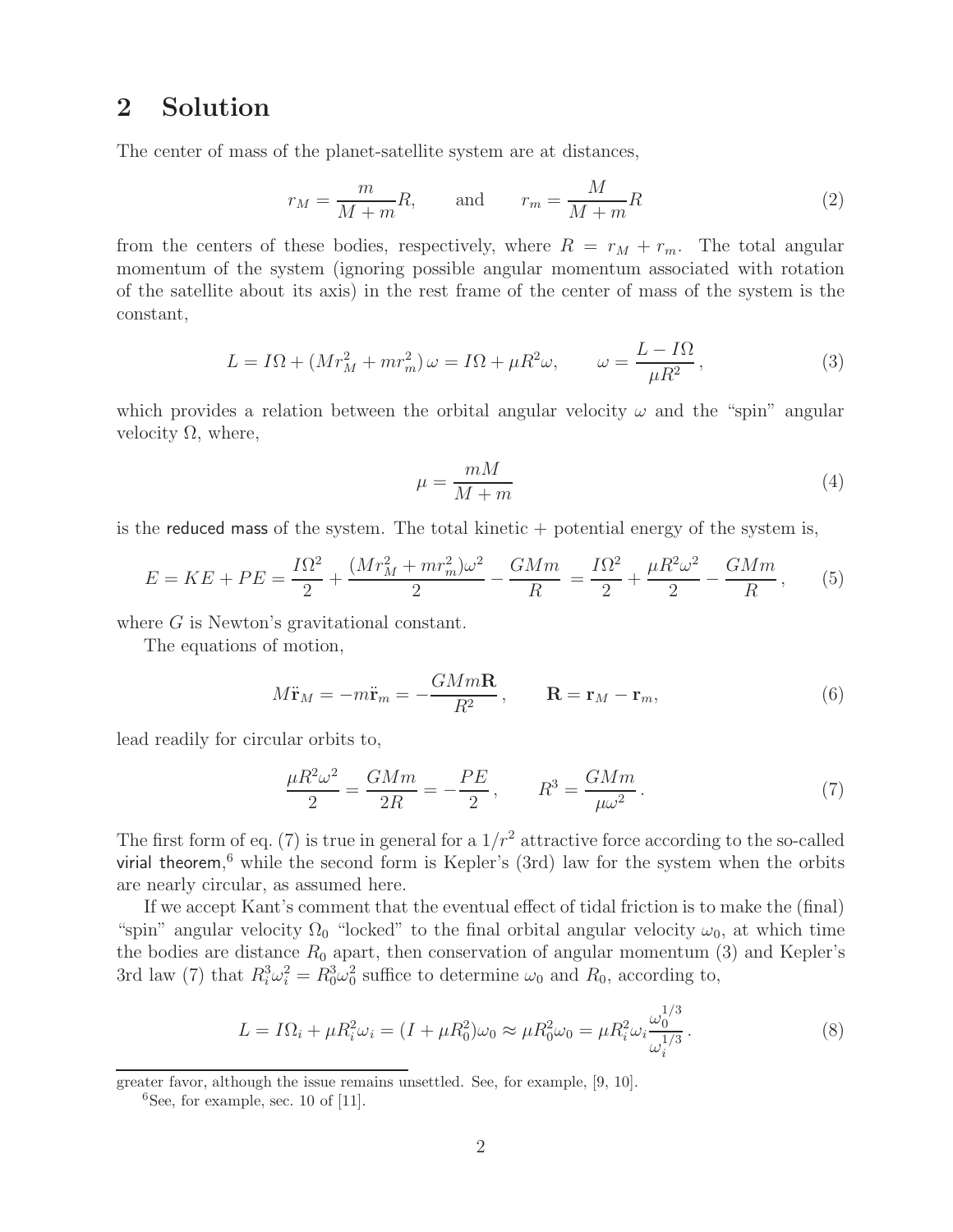Thus,

$$
\omega_0 = \Omega_0 \approx \omega_i \left( 1 + \frac{I \Omega_i}{\mu R_i^2 \omega_i} \right)^2 \qquad \text{for} \qquad (I \ll \mu R_0^2). \tag{9}
$$

*For the Earth-Moon system, this analysis predicts that the eventual day/month will be 48 present days, as first computed in sec. 276 of [12]. The only known example of a two-body system that has evolved to a final state in which both "days" equal their common "month" is Pluto and Charon.*

To establish analytically that a final state can exist with  $\omega_0 = \Omega_0$ , we use eq. (7) in eq.  $(3)$  to write,<sup>7</sup>

$$
L = I\Omega + \frac{(G^2 \mu M^2 m^2)^{1/3}}{\omega^{1/3}} \equiv I\Omega + \frac{C}{\omega^{1/3}} \equiv I\Omega + x, \qquad \omega = \frac{C^3}{(L - I\Omega)^3},
$$
(10)

where  $x$  is the orbital angular momentum (which can be taken as positive by suitable choice of direction of the polar axis),

$$
x = \mu R^2 \omega = \frac{C}{\omega^{1/3}} > 0, \qquad C = (G^2 \mu M^2 m^2)^{1/3}, \qquad \Omega = \frac{L - x}{I}.
$$
 (11)

Since the angular momentum is constant we can write,

$$
0 = \frac{dL}{dx} = I\frac{d\Omega}{dx} + 1, \qquad \frac{d\Omega}{dx} = -\frac{3\omega^{4/3}}{C}\frac{d\Omega}{d\omega} = -\frac{1}{I},\tag{12}
$$

which implies that if  $\Omega$  decreases then so does  $\omega$ .

The energy (5) can now be written as,

$$
E = \frac{I\Omega^2}{2} - \frac{GMm}{2R} = \frac{I\Omega^2}{2} - \frac{C\omega^{2/3}}{2} = \frac{I\Omega^2}{2} - \frac{C^3}{2x^2} = \frac{(L-x)^2}{2I} - \frac{C^3}{2x^2}.
$$
 (13)

Note that  $E(x = 0) = -\infty$  and that  $E(x = \infty) = \infty$ , but that  $E(x)$  is not necessarily a monotonic function. Taking the derivative of eq.  $(13)$ , we have that,

$$
\frac{dE}{dx} = -\frac{L-x}{I} + \frac{C^3}{x^3} = -\Omega + \omega = \frac{x}{I} + \frac{C^3}{x^3} - \frac{L}{I}.
$$
\n(14)

Hence, if an equilibrium exists, where  $dE(x_0)/dx = 0$ , we have that  $\Omega_0(x_0) = \omega_0(x_0)$ , and the equilibrium "spin" and orbital angular velocities are "locked".

*If we suppose that* M *represents the Moon and* m *represents the Earth, the above argument suggests that the period of rotation of the Moon about its axis should be equal to its orbital period once a certain kind of equilibrium was established in the past.*<sup>8</sup> *However, we can also suppose that* M *represents the Earth and* m *represents the Moon, in which case we anticipate that the Earth-Moon system can evolve until the Earth day equals one month, and both the Earth and the Moon present the same face to one another at all times.*

<sup>7</sup>The remainder of this note follows [1].

<sup>&</sup>lt;sup>8</sup>If the Moon consists of matter somehow ejected from the Earth, it is probable that the Moon was created with the lunar day equal to a month (at that early time).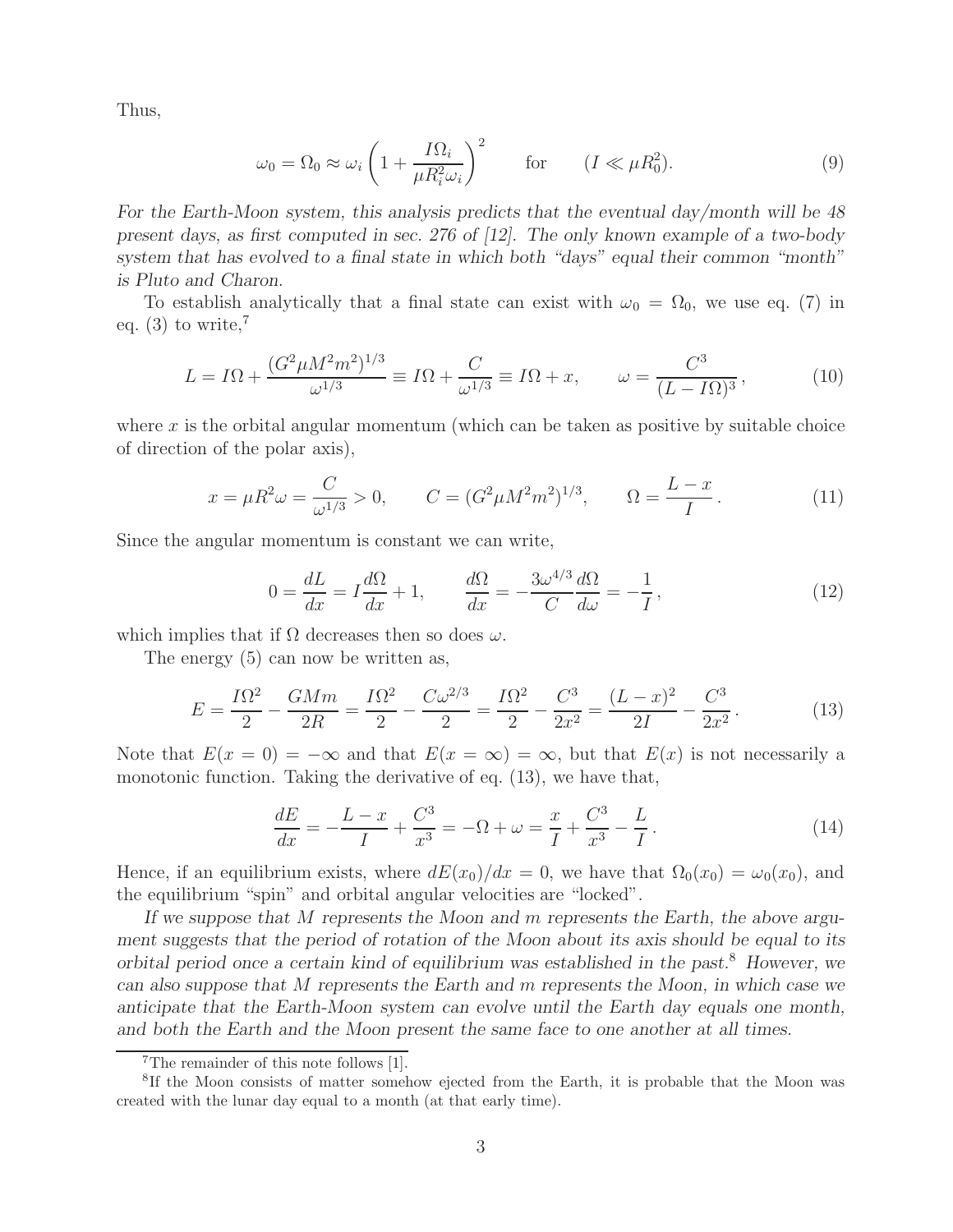The equilibrium,  $dE/dx = 0$ , exists in eq. (14) only if,

$$
\operatorname{Min}\left(\frac{x}{I} + \frac{C^3}{x^3}\right) = 4\left(\frac{C}{3I}\right)^{3/4} < \frac{L}{I},\tag{15}
$$

$$
L = I\Omega_i + x_i > L_{\min} = 4I\left(\frac{C}{3I}\right)^{3/4} = \frac{4(3C^3I)^{1/4}}{3} = \frac{4x_{0,\min}}{3} > 0,
$$
 (16)

noting that the minimum occurs for  $x_{0,\text{min}} = (3C^3I)^{1/4}$ . The requirement that L be positive (in the sense of the orbital angular momentum) means that if the "spin" angular momentum I $\Omega$  is opposite to the orbital angular momentum  $(\mu R^2 \omega = x)$  and large, no equilibrium will exist.<sup>9</sup> Furthermore, if the evolution is to involve increasing orbital angular momentum  $x$ , as in the Earth-Moon system, the initial "spin" angular momentum IΩ*<sup>i</sup>* must be a substantial fraction of the total for eventual equilibrium with  $\omega_0 = \Omega_0$  to exist.

In greater detail, the equilibrium value  $x_0$  of the orbital angular momentum is a root of the quartic equation obtained by setting eq. (14) to zero,

$$
x^4 - Lx^3 + C^3I = 0.\t\t(17)
$$

When the condition (16) is satisfied, the so-called discriminant  $\Delta$  of the quartic equation (17) is negative, which implies that there are two real roots and two complex roots.



The figure on the previous page, from [1], shows (among others) the lines labeled "curve of energy" which correspond to eq. (13); the curve on the left is for a case where no equilibrium exists, while for the curve on the right the stable equilibrium is at  $b$ , corresponding to the root  $x_0$  of eq. (17), and the unstable equilibrium is at a, corresponding to the root  $x_1$ .

<sup>9</sup>In planetary systems where all objects have a common origin in an initial gas cloud, the sense of the angular momenta of all objects is typically the same.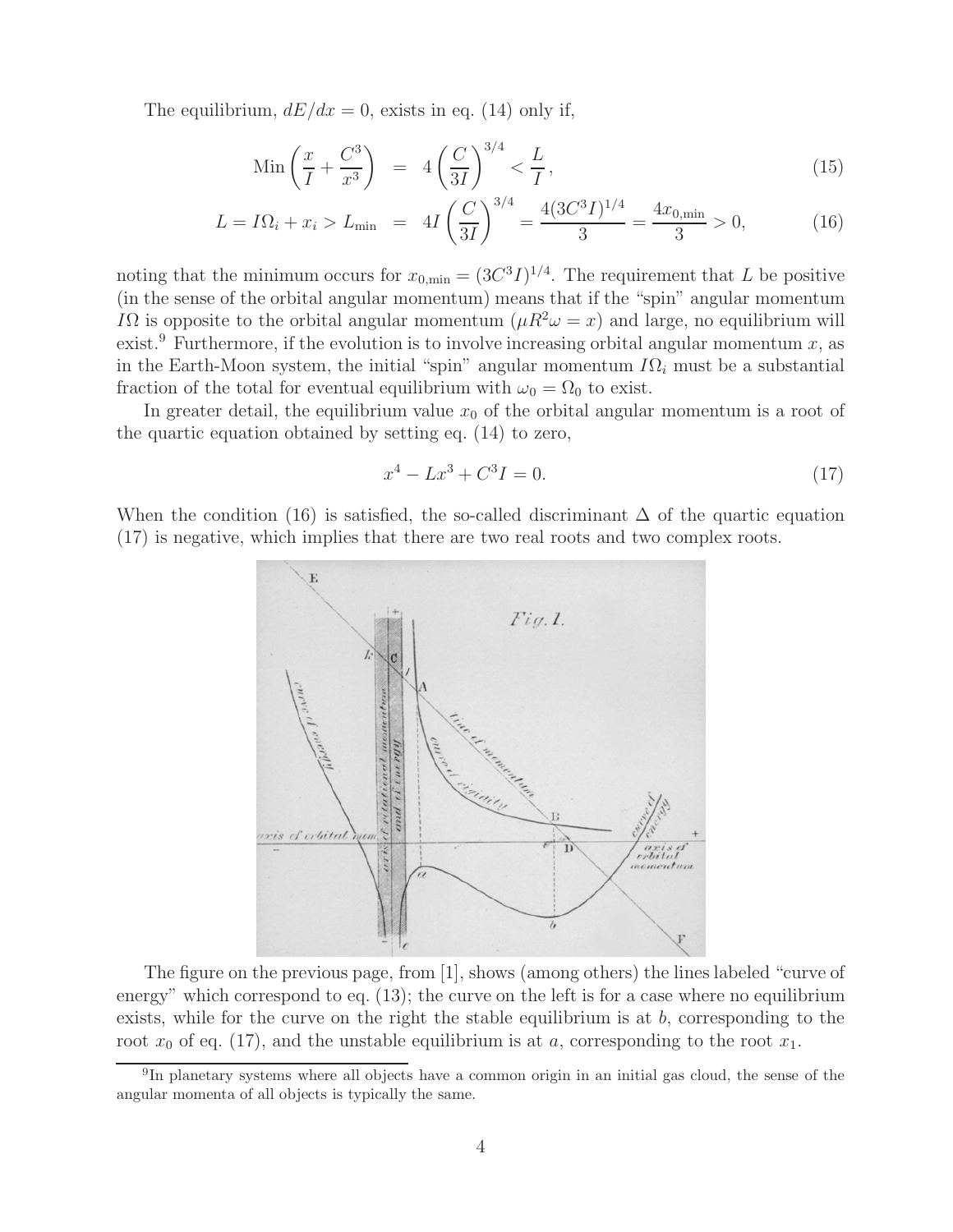When condition  $(16)$  is satisfied, the two real roots are,<sup>10</sup>

$$
x_{0,1} = \frac{L}{4} - S \pm \sqrt{\frac{3L^2}{4} + \frac{L^3}{8S} - 4S^2},\tag{18}
$$

where,

$$
S = \frac{1}{2} \sqrt{\frac{L^2}{4} + \frac{1}{3} \left( Q + \frac{81 L_{\text{min}}^4}{256Q} \right)}, \qquad Q = \left( \frac{729 L_{\text{min}}^4}{256} \right)^{1/3} \left( \frac{L^2 + \sqrt{L^4 - L_{\text{min}}^4}}{2} \right)^{1/3}.
$$
 (19)

As tidal friction decreases the energy of the system, the equilibrium at  $x_0$  (where  $\omega_0 = \Omega_0$ ) can only be reached if the initial value of x is greater than  $x_1$ ; otherwise the system evolves towards  $x = 0$ , which implies increasing  $\omega$ , increasing  $\Omega$ , and decreasing R until the two masses merge.<sup>11</sup> Hence, we deduce a condition on the initial orbital angular velocity  $\omega_i$  for the existence of an equilibrium final state where  $\omega_0 = \Omega_0$ ,

$$
\omega_i < \frac{C^3}{x_1^3} \tag{20}
$$

If  $\omega_i \, < \, C^3 / x_0^3$ , then as the energy decreases with time x decreases,  $\omega$  increases, and R decreases; whereas if  $C^3/x_0^3 < \omega_i < C^3/x_1^3$ , then as the energy decreases x increases,  $\omega$ decreases, and R increases with time. *The Earth-Moon system is of the latter type.*

Lastly, we equate the expressions for  $\omega$  in eqs. (3) and (10) to obtain,

$$
R = \frac{(L - I\Omega)^2}{\mu^{1/2}C^{3/2}}, \qquad \frac{dR}{d\Omega} = -\frac{2I(L - I\Omega)}{\mu^{1/2}C^{3/2}} = -\frac{2\mu^{1/2}I\omega R^2}{C^{3/2}},\tag{21}
$$

which implies that if  $\Omega$  decreases then R increases. Taking the derivative of the first form of eq.  $(13)$ , we find,

$$
\frac{dE}{d\Omega} = I\Omega + \frac{GMm}{2R^2}\frac{dR}{d\Omega} = I(\Omega - \omega), \qquad d\Omega = \frac{dE}{I(\Omega - \omega)}.
$$
\n(22)

Hence, as tidal friction reduces the kinetic + potential energy  $E$ , the "spin" angular velocity  $\Omega$  decreases if  $\Omega > \omega$ , as holds for the Earth-Moon system. At the same time, the Earth-Moon distance R increases according to eq. (21), and the orbital angular frequency  $\omega$  decreases according to eq. (12).

Additional discussion of spin-orbit coupling and "locking" is given in, for example, [18]- [20] in addition to  $[7]-[10].^{12}$ 

 $10$ We use the notation of https://en.wikipedia.org/wiki/Quartic\_function

 $11$ This behavior has come to be called the satellite paradox, that the effect of an energy-dissipation mechanism in a (gravitational) two-body system can be to increase the kinetic energies of the bodies. For example, the effect of atmospheric drag on a satellite in a low orbit about the Earth is to increase the speed of the satellite as it slowly spirals inwards towards the Earth's surface [13]-[17]. Thus, the intuitive argument of Kant [5], as seconded by Lord Kelvin [12], that tidal friction lengthens the "day" and the "month/year" is not true in general.

 $12$ Refs. [18, 19] also considered effects of tilts of the axes of the spinning bodies with respect to the orbital plane.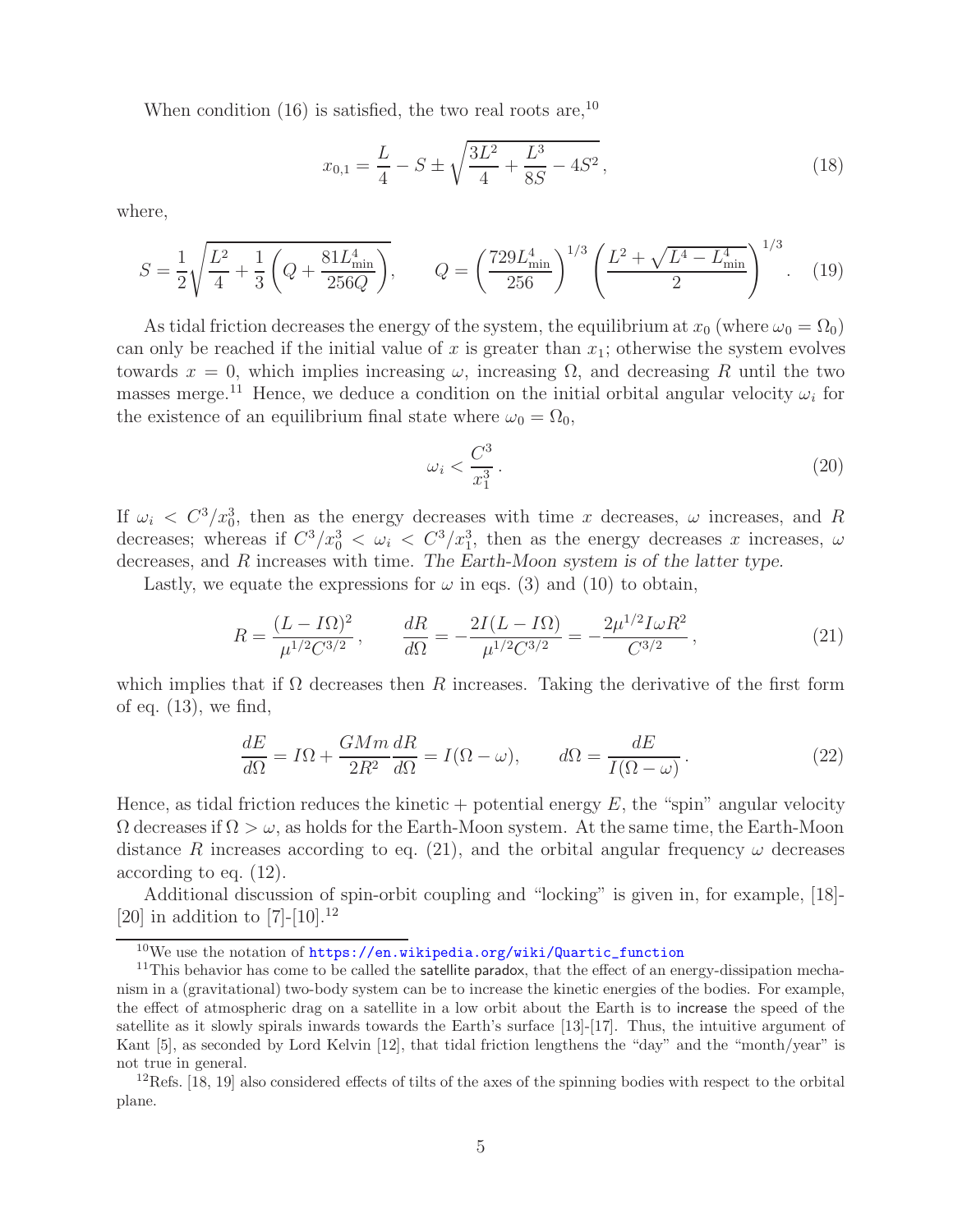*This simplified model leaves open the question of the very early history of the Earth-Moon system, when the Earth day was much shorter than at present, and the Earth-Moon distance was comparable to the Earth's radius. The contemporary view that the Moon was ejected from the Earth during a collision with a large asteroid first gained prominence in* [21].

## **References**

- [1] G.H. Darwin, *The Determination of the Secular Effects of Tidal Friction by a Graphical Method*, Proc. Roy. Soc. London **29**, 168 (1879), http://kirkmcd.princeton.edu/examples/astro/darwin\_prsl\_29\_168\_79.pdf
- [2] G.H. Darwin, *On the Precession of a Viscous Spheroid, and on the remote History of the Earth*, Phil. Trans. Roy. Soc. London **170**, 447 (1879), http://kirkmcd.princeton.edu/examples/astro/darwin\_ptrsl\_170\_447\_79.pdf
- [3] G.H. Darwin, *On the Secular Changes in the Elements of the Orbit of a Satellite revolving about a Tidally distorted Planet*, Phil. Trans. Roy. Soc. London **171**, 713 (1880), http://kirkmcd.princeton.edu/examples/astro/darwin\_ptrsl\_171\_713\_80.pdf
- [4] G.H. Darwin, *On the Analytical Expressions which give the History of a Fluid Planet of Small Viscosity, attended by a Single Satellite*, Proc. Roy. Soc. London **30**, 255 (1880), http://kirkmcd.princeton.edu/examples/astro/darwin\_prsl\_30\_255\_79.pdf
- [5] I. Kant, *Whether the Earth Has Undergone an Alteration of Its Axial Rotation*, Wöchentliche Frag- und Anzeigungs-Nachricten (Königsberg), Nos. 23-24 (1754); English translation in W. Hastie, *Kant's Cosmogony*, (James Maclehose, Glasgow, 1900), http://kirkmcd.princeton.edu/examples/astro/kant\_cosmogony.pdf
- [6] E. Halley, *Some Account of the Ancient State of the City of Palmyra*, Phil. Trans. Roy. Soc. London **19**, 160 (1695), http://kirkmcd.princeton.edu/examples/astro/halley\_ptrsl\_19\_160\_1695.pdf
- [7] P. Goldreich, *Tides and the Earth-Moon system*, Sci. Am. April, 42 (1972), http://kirkmcd.princeton.edu/examples/astro/goldreich\_sa\_4\_42\_72.pdf
- [8] C.L. Coughenour, A.W. Archer and K.J. Lacovara, *Tides, tidalites, and secular changes in the Earth-Moon system*, Earth-Sci. Rev. **97**, 59 (2009), http://kirkmcd.princeton.edu/examples/astro/coughenour\_esr\_97\_59\_09.pdf
- [9] M. Cuk and S.T. Stewart, *Making the Moon from a Fast-Spinning Earth: A Giant Impact Followed by Resonant Despinning*, Science **338**, 1047 (2012), http://kirkmcd.princeton.edu/examples/astro/cuk\_science\_338\_1047\_12.pdf
- [10] I. Crawford, *The Moon and the early Earth*, A&G **54**, 1.31 (2013), http://kirkmcd.princeton.edu/examples/astro/crawford\_ag\_54\_1.31\_13.pdf